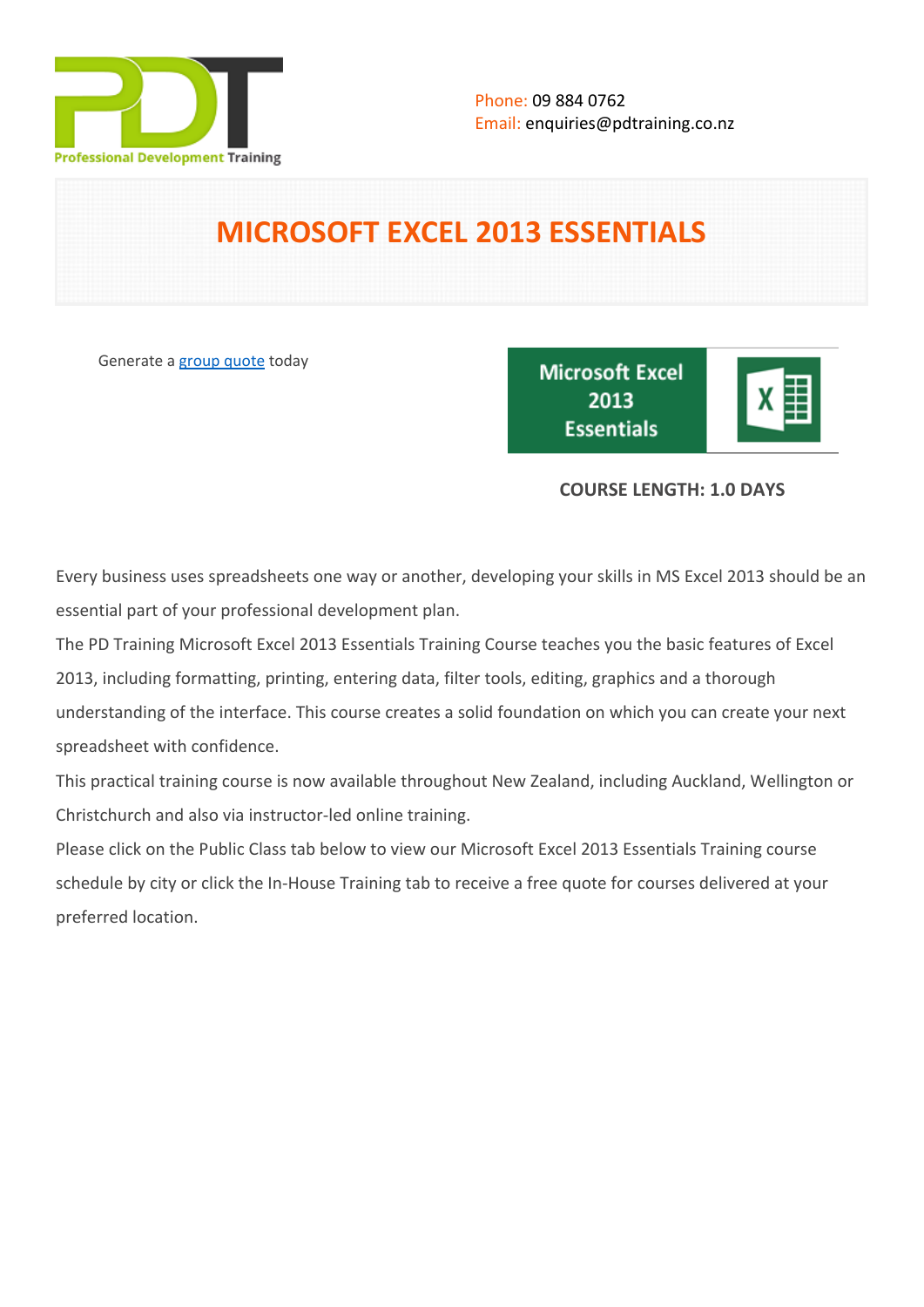#### **MICROSOFT EXCEL 2013 ESSENTIALS COURSE OUTLINE**

#### **FOREWORD**

Excel 2013 Essentials Training Course is designed to provide a comprehensive understanding of the basic features of Excel 2013 and how to use them correctly to fulfill various tasks. During the course, participants will learn to use basic Excel tools so that they are able to use Excel 2013 effortlessly.

#### **OUTCOMES**

This extensive training course in Excel 2013 Essentials develops basic skills and understanding of the application. After this course, participants will be able to use all of Excel 2013's basic functions to complete tasks expertly.

### **After completing this course, participants will have learned to:**

- Create a new workbook
- Save a workbook
- **•** Fnter and delete data
- Insert rows and columns
- Merge and split cells
- Select data
- Use Find and Replace
- $\bullet$  Hide and unhide cells
- Understand cell references and formulas
- Use basic formulas
- Understand and use basic functions
- Use spell check

#### **MODULES**

#### **Lesson 1: Introduction**

- Introduction
- Personal learning goals of each participant
- Plan and structure for the day

#### **Lesson 3: Entering and editing data**

- Entering and editing text and values
- Entering and editing formulas
- Working with pictures
- Saving and updating workbooks

#### **Lesson 2: Getting started**

- Spreadsheet terminology
- The Excel environment
- Getting help
- Navigating a worksheet

#### **Lesson 4: Modifying a worksheet**

- Moving and copying data
- Moving and copying formulas
- Absolute and relative references
- Inserting and deleting ranges, rows and columns